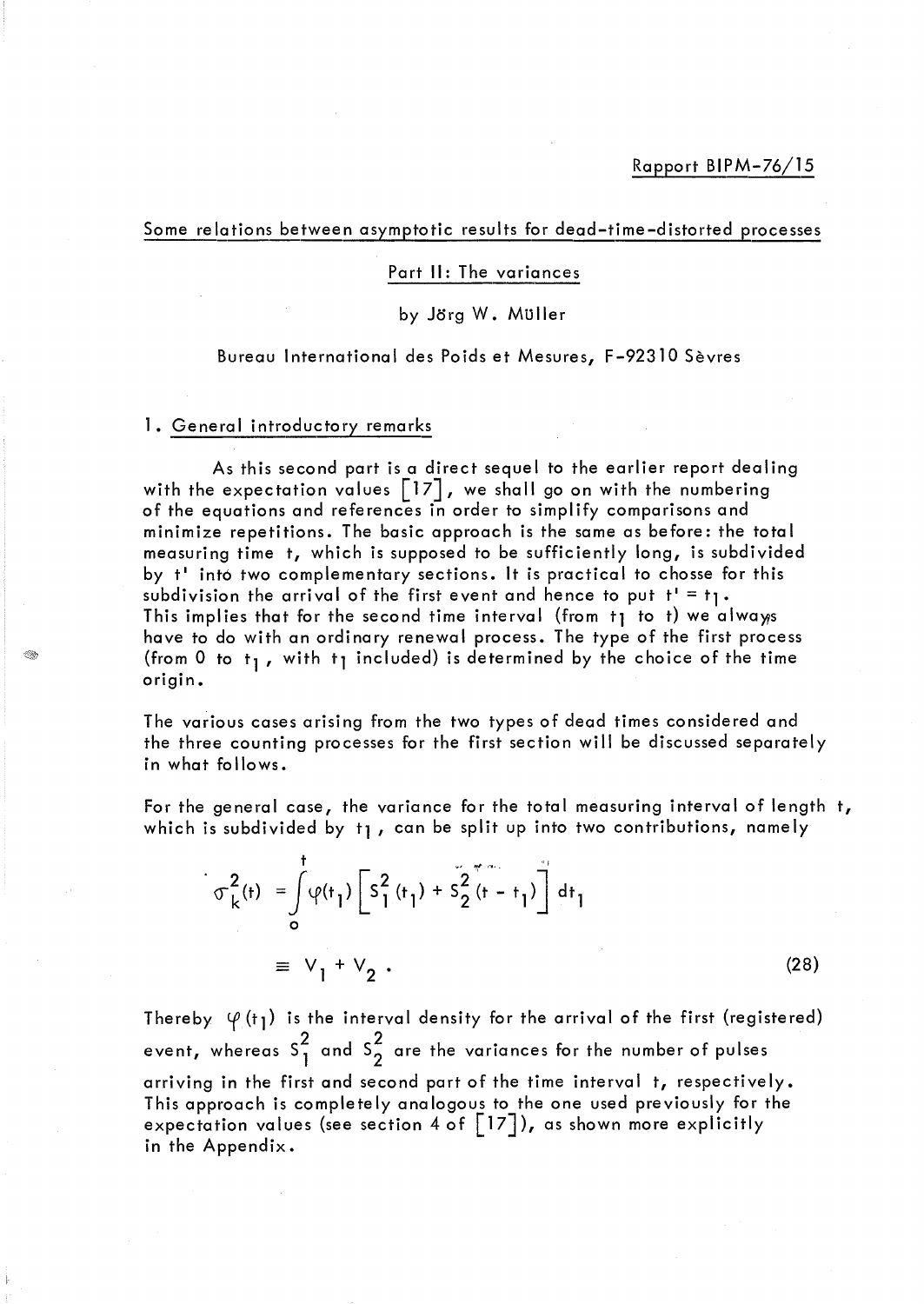# 2. Evaluation of  $S_1^2$  and  $S_2^2$

49

Let us consider a certain counting process (specified by the index p) in what follows), which may be of the ordinary (or), equilibrium (eq) or free counter (fr) type. The general relations given below are valid for a non-extended or an extended dead time, unless stated otherwise.

Since  $t_1$  is chosen as the arrival time of the first event, there is always exactly one pulse in the first part of the interval and we have

$$
p^{S_1^2(t_1)} = (p^{\hat{k}}_1 - 1)^2,
$$
 (29)

where the number  $\mathop{\hat{\mathsf k}}\nolimits_{\mathsf l}$  of expected events in the interval  $\mathsf t_{\mathsf l}$  depends on the way the time origin has been chosen\*  $_{\centerdot}\,$  We are now going to derive a relation for the "effective" mean number <sub>"k1</sub> appearing in (29). A look at Table 3 shows that for any measuring condition p the expectation value is of the form

$$
p^{\hat{k}(t)} = \alpha \cdot t + p^{\beta} \tag{30}
$$

The explicit expressions for  $\propto$  and  $_{\sf p}$  $\upbeta$  are put together in Table 4.

| Type of process | T non-extended                                                                       | <b><i>C</i></b> extended           |
|-----------------|--------------------------------------------------------------------------------------|------------------------------------|
| any             | $\alpha = \lambda \rho$                                                              | $\sim$ $\alpha$ = $\frac{\rho}{y}$ |
| ordinary        | $_{p} \beta = -\lambda x + \frac{1}{2} \lambda^{2} x^{2} + \frac{1}{2} \beta = -x/y$ |                                    |
| equilibrium     |                                                                                      |                                    |
| free counter    | $\frac{1}{2} \gamma^2 \chi^2$ $\frac{1}{2}$ 1                                        | $(y-1-x)/y$                        |

Table 4 – Values of  $\propto$  and  $_{\sf p}$  for the expectation value (30), with the abbreviations

$$
x = p \tau
$$
,  $\lambda = (1 + x)^{-1}$  and  $y = e^{x}$ 

 $(q$  is the count rate of the original Poisson process)

\* The pitfall of taking  $k_1 = 1$  and thus  $S_1^2 = 0$  should be avoided, of course.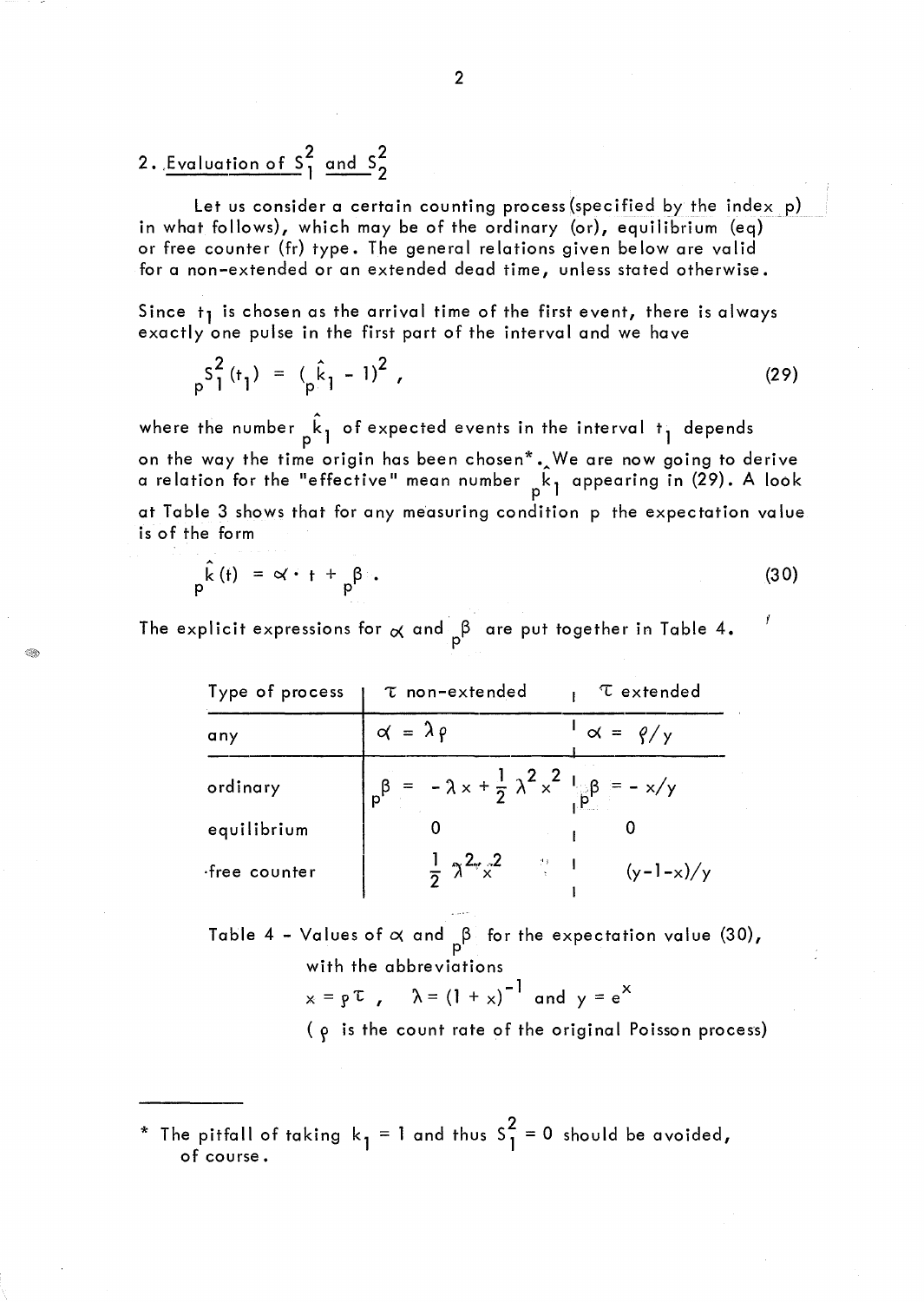$31$ 

For a given process p,  $\hat{k}_{\parallel}$  can therefore be written as

$$
p^{\hat{k}}1^{(t_1)} = p^{\hat{k}(t_1)} - \sigma_r^{\hat{k}(t - t_1)}
$$
  

$$
= \sigma_t + \sigma_r^{\beta} - [\sigma_t(t - t_1) + \sigma_r^{\beta}]
$$
  

$$
= \sigma_t + \sigma_r^{\beta} - \sigma_r^{\beta}
$$
 (31)

assuring thereby that the expectations of the two parts sum up correctly (see also Appendix). Substitution into (29) leads to

3

$$
P_{p}S_{1}^{2}(t_{1}) = (\alpha t_{1} + P_{p}B - \alpha t_{1}B - 1)^{2}, \qquad (32)
$$

and the corresponding explicit expressions, derived by means of Table 4, con be found in Table 5.

| Type of process                               | $\tau$ non-extended                                                                                                                               | Textended                                            |
|-----------------------------------------------|---------------------------------------------------------------------------------------------------------------------------------------------------|------------------------------------------------------|
| ordinary                                      | $^{1}$ ( $\lambda \rho \cdot t_{1} - 1$ ) <sup>2</sup>                                                                                            | $\frac{1}{y}(\frac{y}{y} \cdot t_1 - 1)^{2}$         |
| equilibrium                                   | $(\lambda \rho \cdot t_1 + \lambda \times -\frac{1}{2} \lambda^2 \times^2 - 1)^2 + (\frac{\rho}{\gamma} \cdot t_1 + \frac{\times}{\gamma} - 1)^2$ |                                                      |
| free counter                                  | $(\lambda \rho \cdot t_1 + \lambda x - 1)^2$                                                                                                      | $\frac{1}{y}(\frac{y}{y} \cdot t_1 - \frac{1}{y})^2$ |
| Table 5 – Values of the quantity $S_1^2(t_1)$ |                                                                                                                                                   |                                                      |

Let us now consider the quantity  $S_2^2$ . For the time interval starting at t<sub>]</sub> the process is always of the ordinary type, thus

$$
{}_{p}S_{2}^{2}(t-t_{1}) = {}_{o}r^{2}(t-t_{1}). \qquad (33)
$$

For t large enough we may use the asymptotic results known from previous studies, nome Iy

- for a non-extended dead time (eq. 13 of  $\lceil 1 \rceil$ ):

$$
s_2^2 \cong \lambda^3 \left[ \rho (t - t_1) - \frac{1}{12} \lambda \times (12 - 6 \times -4 \times^2 - \times^3) \right],
$$
 (34)

- for an extended dead time (see e.g.  $\lbrack 2 \rbrack$ ):

$$
S_2^2 \cong \frac{1}{y^2} \left[ (y-2x) \varphi (t-t_1) - x(y-3x) \right].
$$
 (35)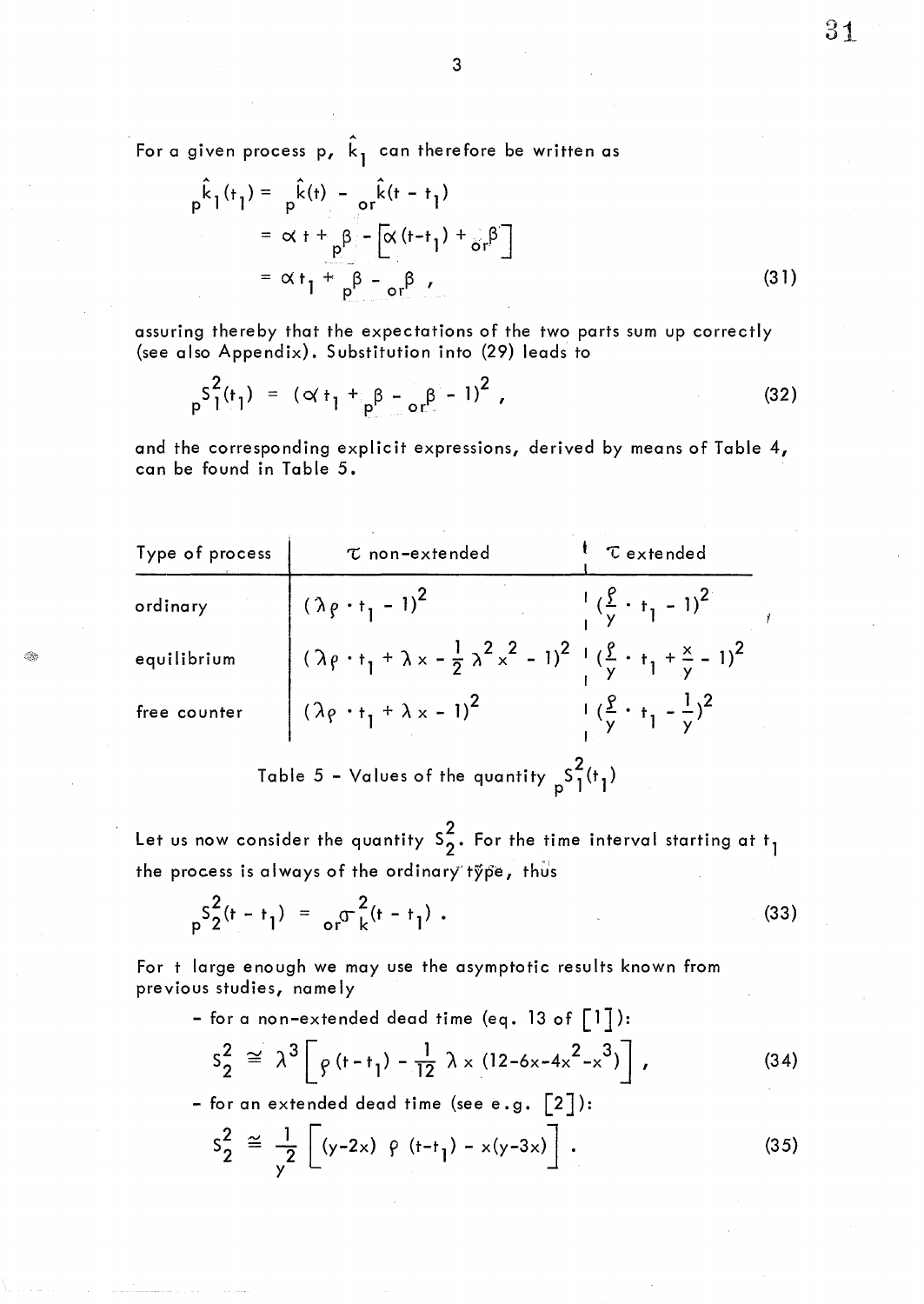Hence,  $S_2^2$  can always be written in the general form

$$
s_2^2 \cong A \cdot t_1 + B \tag{36}
$$

with the values  $A$  and  $B$  given in Table 6.

Type of dead time  
\nnon-extended (n)  
\nextended (e)  
\n
$$
-\frac{\rho}{\gamma^2}
$$
  
\n $\lambda^3 \left[\rho + -\frac{1}{12}\lambda \times (12-6x-4x^2-x^3)\right]$   
\n $\frac{1}{\gamma^2} \left[\rho + (y-2x) - x(y-3x)\right]$ 

Table 6 - Explicit expressions for the coefficients A and B in (36)

## 3. The variance  $V_1$  for the first time interval

According to (28), the contribution  $V_1$  arising from the first interval section (0 to t<sub>1</sub>) is given for a process p by

$$
{}_{p}V_{1} = \int_{0}^{t} {}_{p}\varphi(t_{1}) \cdot {}_{p}S_{1}^{2}(t_{1}) dt_{1} . \qquad (37)
$$

For the asymptotic case and with (32), this can also be written as

00 V1 ppp *,....JJ.* <f(tl)·(o(2.t~-2o(y.tl+ y2) dt l' "1 P ~, "ft ,...... ' o ' (38)

where  $p^{\gamma} = 1 + \frac{\beta - p}{}$ .

If we denote by

Í.

$$
{}_{p}{}^{m}{}_{r} = \int_{0}^{\infty} {}_{p}{}^{\varphi} \cdot t_{1}^{r} dt_{1}
$$
 (39)

the moment of order r for a process p, the asymptotic value of  $V_1$ can also be expressed by

$$
y_{p}V_{1} \cong \alpha^{2} \cdot p_{p}m_{2} - 2 \alpha p_{p} \cdot p_{p}m_{1} + p_{p}^{2}.
$$
 (40)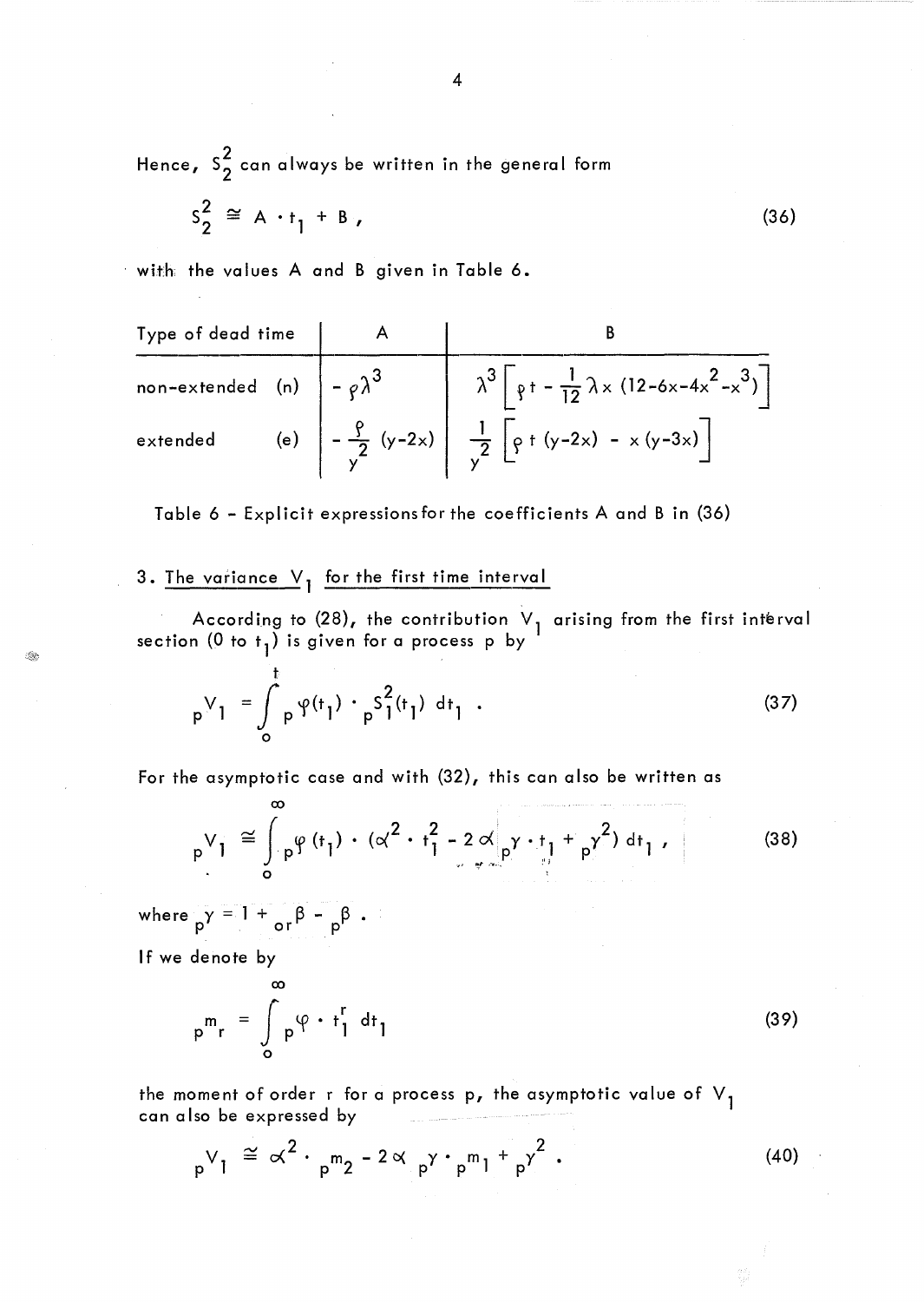For the sake of convenience, the explicit expressions for the relevant combination of parameters is given in Table 7. The moments  $p^m$  and  $p^m$ 2 have been calculated previously (Tables 1 and 2 of  $\lceil 6 \rceil$  ); the values required here are listed in Table 8.  $\,$ 

| Type of process | the contract of the contract of the contract of |  |
|-----------------|-------------------------------------------------|--|
|                 |                                                 |  |

- for a non-exte nded dead time:

| ordinary     | $12\lambda\rho$                                                                                                                           |                     |
|--------------|-------------------------------------------------------------------------------------------------------------------------------------------|---------------------|
| equilibrium  | $\left  2 \lambda_{\ell} (1 - \lambda_{x} + \frac{1}{2} \lambda^{2} x^{2}) \right  (1 - \lambda_{x} + \frac{1}{2} \lambda^{2} x^{2})^{2}$ |                     |
| free counter | $2 \lambda \rho (1-\lambda x)$                                                                                                            | $(1 - \lambda x)^2$ |

- for an extended dead time:

| ordinary     | 2 $\rho$ /y                               |               |
|--------------|-------------------------------------------|---------------|
| equilibrium  | $\Big  2 \frac{\rho}{\rho} (1 - x/y) / y$ | $(1 - x/y)^2$ |
| free counter | $2\rho/\gamma^2$                          | $1/\sqrt{2}$  |

Table 7 - Explicit expressions for the coefficients in (40)

| Type of process                 | $p^m$ 1                                                            | $p^{m}$                                                                                                                          |
|---------------------------------|--------------------------------------------------------------------|----------------------------------------------------------------------------------------------------------------------------------|
| - for a non-extended dead time: |                                                                    |                                                                                                                                  |
| ordinary                        |                                                                    |                                                                                                                                  |
| equilibrium                     |                                                                    |                                                                                                                                  |
| free counter                    |                                                                    |                                                                                                                                  |
| - for an extended dead time:    |                                                                    |                                                                                                                                  |
| ordinary                        |                                                                    |                                                                                                                                  |
| equilibrium                     |                                                                    | $\begin{array}{ c c } \hline \frac{2}{\rho^2} y (y-x) & \\ \hline \frac{2}{\rho^2} (y^2 - 2 xy + x^2/2) & \\ \hline \end{array}$ |
| free counter                    | $\frac{1}{\rho}$ y<br>$\frac{1}{\rho}$ (y - x)<br>$\frac{1}{\rho}$ | $rac{2}{\rho^2}$                                                                                                                 |
|                                 |                                                                    |                                                                                                                                  |

Table 8 - The first two moments for the various measuring conditions

31

Ĭ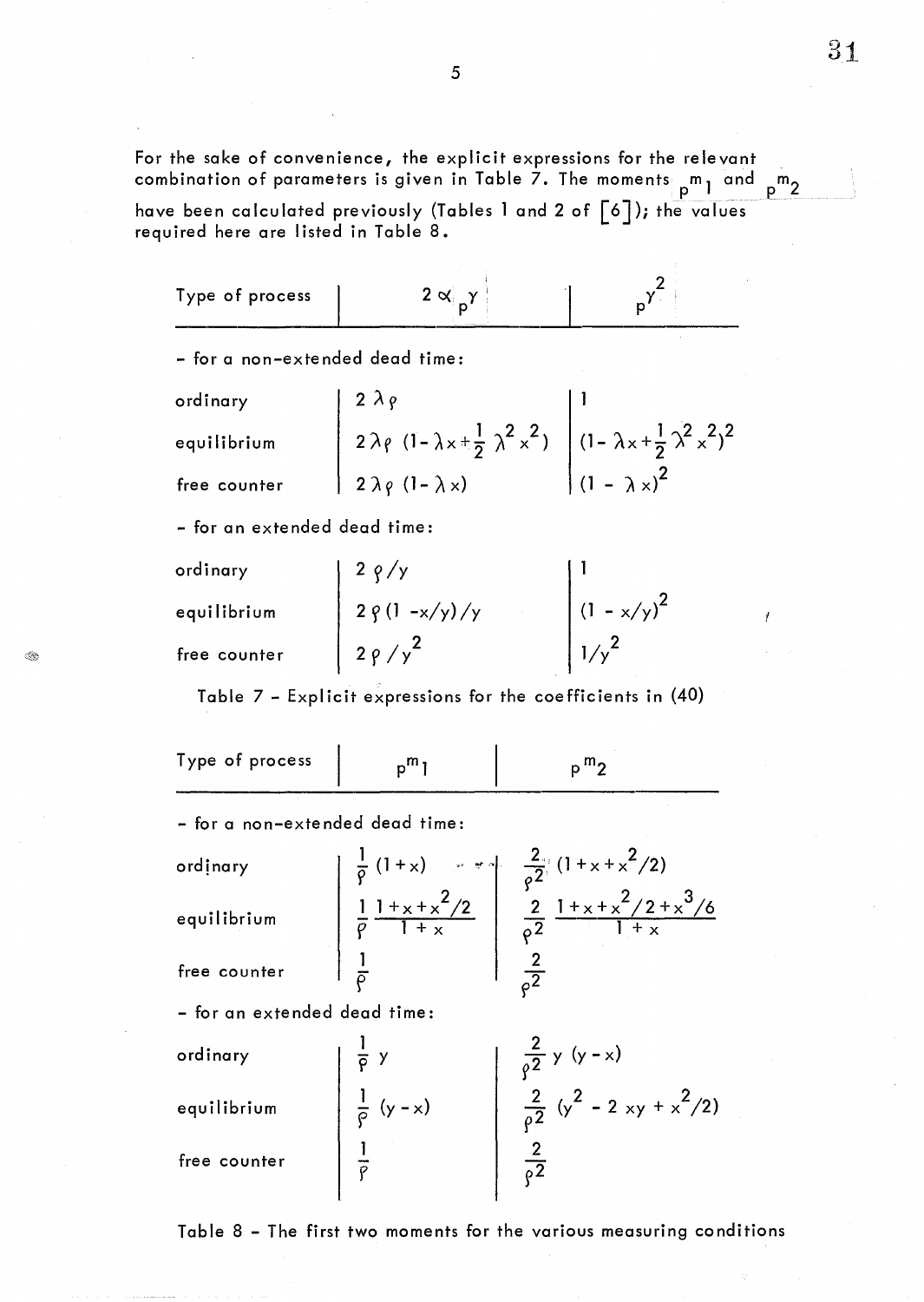Application of (40) then gives the values of  $V<sub>1</sub>$  reported in Table 9.

| Type of process | $\tau$ non-extended                                             | <b>T</b> extended |
|-----------------|-----------------------------------------------------------------|-------------------|
| ordinary        |                                                                 |                   |
| equilibrium     | $\lambda^2$ $\left[1 + \frac{1}{12} \lambda^2 x^3 (4+x)\right]$ | $-2 \times/y$     |
| free counter    | $\mathcal{L}$                                                   |                   |

Table 9 - Values of the variance  $V_1$  for the different measuring conditions

## 4. The variance  $V_2$  for the second time interval

For the time interval from  $t_1$  to t, the contribution  $V_2$  is given according to (28) for a process p by

$$
{}_{p}V_{2} = \int_{0}^{t} {}_{p}\phi(t_{1}) \cdot {}_{p}S_{2}^{2} (t - t_{1}) dt_{1} .
$$
 (41)

With (36), this con be written for the asymptotic case as

$$
{}_{p}V_{2} \cong \int_{0}^{\infty} {}_{p}\varphi(t_{1}) \cdot (A t_{1} + B) dt_{1} . \qquad (42)
$$

Using again the respective moments, we thus have

$$
P_{\mathbf{p}} \mathbf{y}_2 \cong \mathbf{A} \cdot P_{\mathbf{p}} \mathbf{m}_1 + \mathbf{B} \tag{43}
$$

With the values assembled in Tables 6 and 8, the calculation of  $\vee_2$  is straightforward (Table 10).

| Type of process | C non-extended                                  | <b>T</b> extended             |
|-----------------|-------------------------------------------------|-------------------------------|
| ordinary        | $n^B - \lambda^2$                               | $B - (y - 2x)/y$              |
| equilibrium     | $R_B - \lambda^3 (1 + \frac{1}{2} \lambda x^2)$ | $B - (y - 2x) (y - x)/y^2$    |
| free counter    | $B - \lambda^3$                                 | $\frac{1}{e}B - (y - 2x)/y^2$ |

Table 10 - Values of the variance  $V_2$  for the different measuring conditions, with <sub>n</sub>B and <sub>e</sub>B as given in Table 6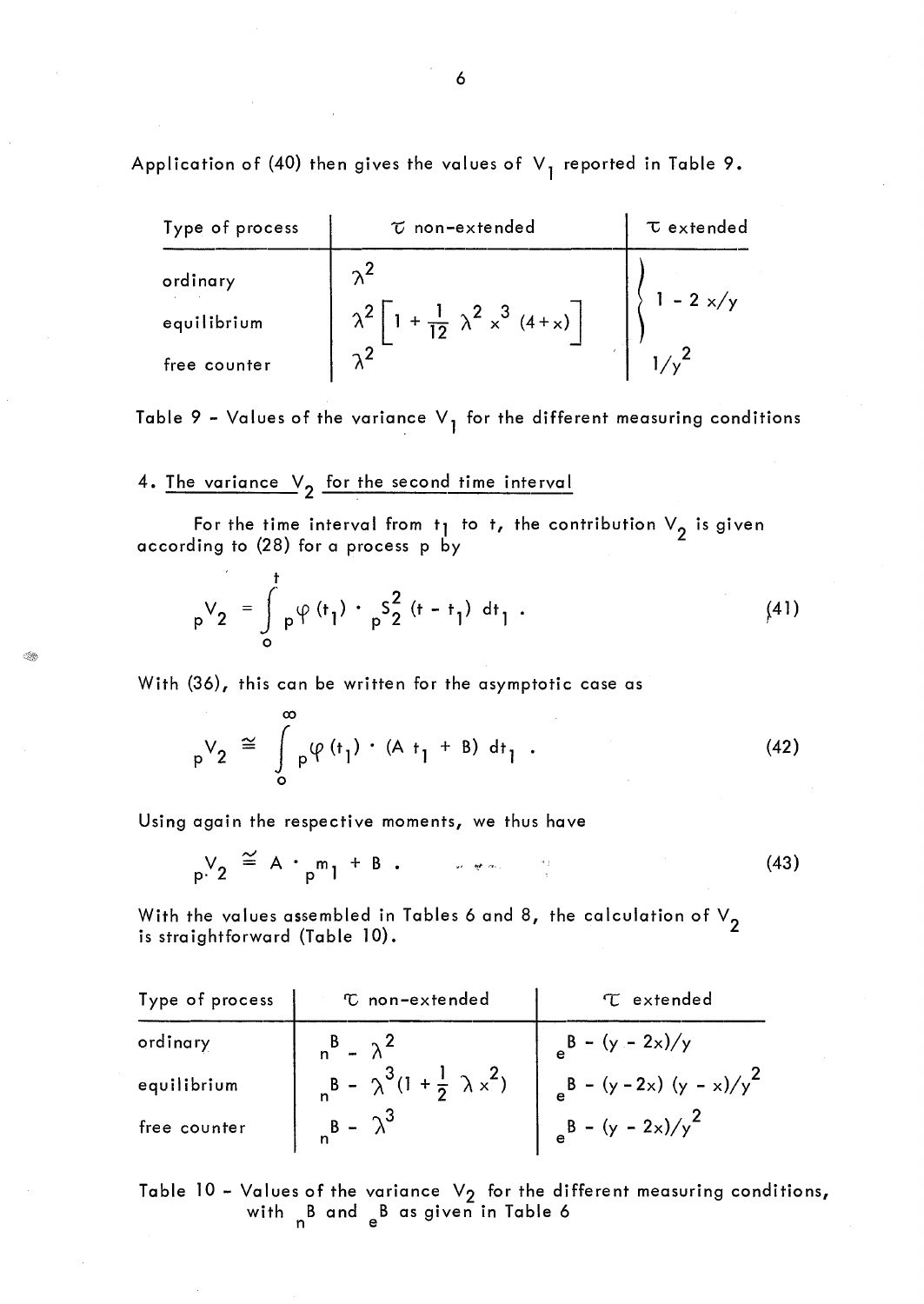Simple values are obtained for the differences which we can form for  $V_1$ ,  $V_2$  or their sum  $\sigma_k^2$ (t), taken between the various processes. The results, readily obtained from Tables 9 and 10, are compiled in Table 11.

|                                                                                                  | T non-extended                                                                                                                                               | <b>T</b> extended                         |
|--------------------------------------------------------------------------------------------------|--------------------------------------------------------------------------------------------------------------------------------------------------------------|-------------------------------------------|
| $eqV_1 - orV_1$                                                                                  | $\frac{1}{12}$ $\lambda^4 \times^3$ (4+x)                                                                                                                    | 0                                         |
| $fr^V1$ - $or^V1$                                                                                | $\mathbf 0$                                                                                                                                                  | $(1 - y^2 + 2 xy) / y^2$                  |
| $fr^V1 - eq^V1$                                                                                  | $\frac{-1}{12}$ $\lambda^4 \times^3$ (4+x)                                                                                                                   |                                           |
| $eqV_2 - qV_2$                                                                                   | $\lambda^3 \times (1 - \frac{1}{2} \lambda x)$                                                                                                               | $(y - 2x) x/y^2$                          |
| $\text{tr}^{\vee}$ = $\text{er}^{\vee}$ 2                                                        | $\lambda^3$ x                                                                                                                                                | $(y - 2x) (y - 1) / y2$                   |
| $fr^V_2$ - $eq^V_2$                                                                              | $\frac{1}{2}$ $\lambda^4$ $\times^2$                                                                                                                         | $(y - 2x) (y - 1 - x) / y2$               |
|                                                                                                  | $_{eq} \sigma_k^2(t) - \frac{2}{\sigma_k^2(t)} \left  \frac{1}{12} \lambda^4 \times (12 + 6 \times 4 \times^2 + \times^3) \right $ (y - 2x) x/y <sup>2</sup> |                                           |
| $\int_{\text{fr}} \sigma_k^2(t) - \sigma_r \sigma_k^2(t) \left  \alpha \lambda^3 \right  \times$ |                                                                                                                                                              | $(1 - y + 2x)/y^2$                        |
|                                                                                                  | $\int_{\text{fr}} \sigma_k^2(t) - \frac{2}{e q} \sigma_k^2(t) \left  \frac{1}{12} \lambda^4 x^2 (6 - 4x - x^2) \right $                                      | $\left[1 - y + x (2 - y + 2x)\right]/y^2$ |

Table 11 - Differences in the partial variances  $V_1$  and  $V_2$  or the total variance  $\sigma_{\nu}^{2}(t)$  for the different processes

# 5. Survey of the final results and conclusions

It follows from the information in Table 11 that the origin for the differences in the asymptotic variances for the various processes is complex. ln general, there are contributions arising from the first as weil as from the second part of the time interval. This is in contrast to the much simpler situation met for the expectation values (compare sections 5 and 6 of  $\begin{bmatrix} 17 \end{bmatrix}$ ) where all the differences could be traced back to a single term (the quantity  $\alpha$   $t_1$  in eq. 11), but not quite unsuspected. It certainly reduces the practical interest of such a decomposition of the total measuring time into two parts. Nevertheless, even in those cases where the difference stems from both  $\vee_1$  and  $\vee_2$  , it can be exactly evaluated and therefore permits a clear appreciation of its origin.

31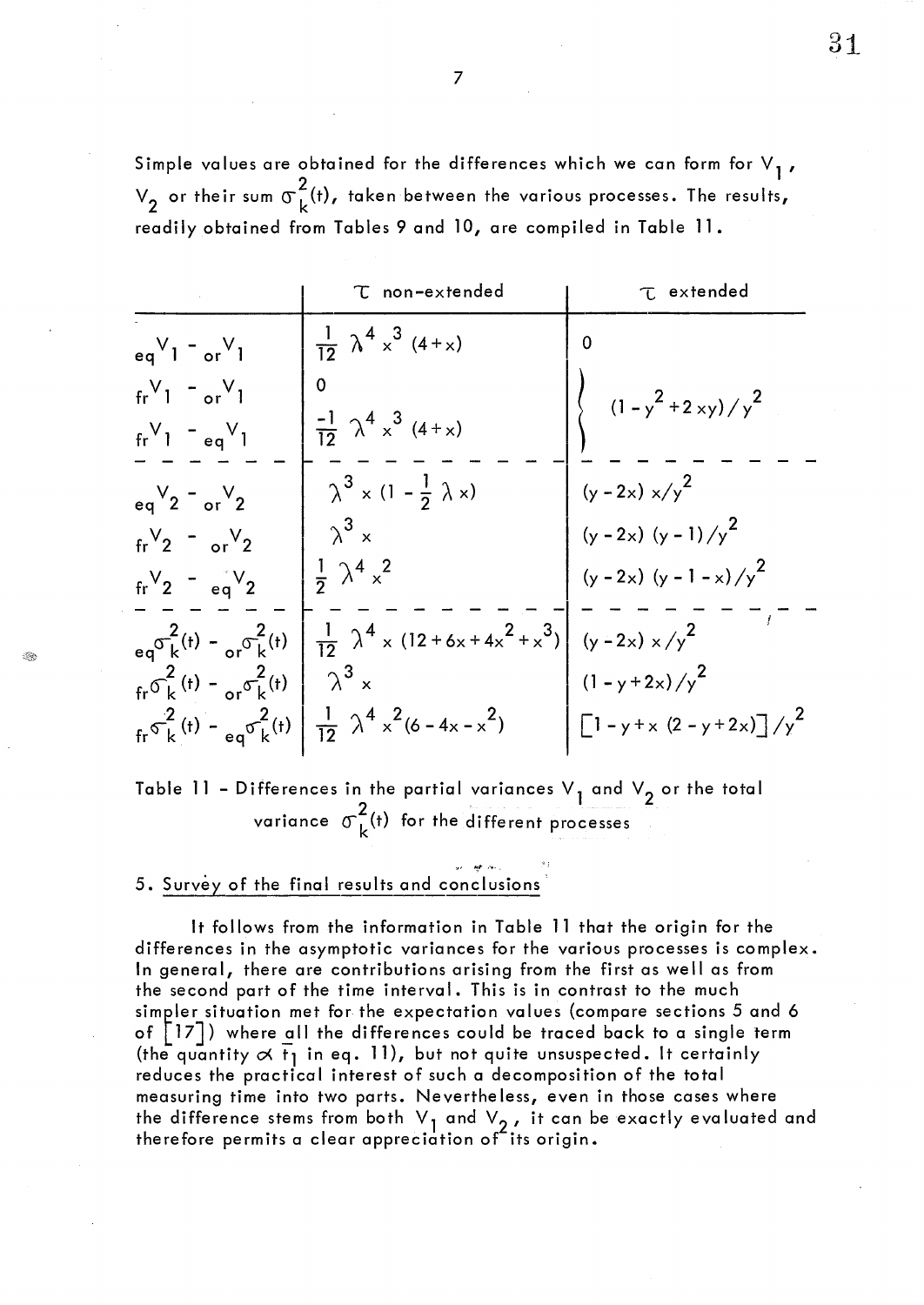Finally, we summarize in Table 12 the asymptotic variances  $\sigma_L^2(t) = V_1 + V_2$  for the six measuring conditions studied. As it has been done for the expectation values, we indicate the earliest references (known to us) where a specifie result is indicated; again, complements will be welcome. Although ail the formulae listed have been mentioned somewhere else before, a critical survey forthe various experimental conditions may be useful as the relevant results are largely scattered in the literafure where slips, misprints and real errors are sufficiently Frequent to be a nuisance. The uniform notation adopted will simplify intercomparisons and perhaps encourage further studies.

| Type of process              | $\sigma_L^2(t)$                                                                                                                                                                                                                                                                                                                                                                            | earliest references | comment |
|------------------------------|--------------------------------------------------------------------------------------------------------------------------------------------------------------------------------------------------------------------------------------------------------------------------------------------------------------------------------------------------------------------------------------------|---------------------|---------|
|                              | - For a non-extended dead time:                                                                                                                                                                                                                                                                                                                                                            |                     |         |
|                              |                                                                                                                                                                                                                                                                                                                                                                                            |                     |         |
|                              | ordinary<br>and $\lambda^3 \left[ \rho + -\frac{1}{12} \lambda \times (12 - 6 \times -4 \times^2 - \times^3) \right]$ [18] or [1], eq. 13 1, 2<br>equilibrium<br>free counter<br>$\lambda^3 \left[ \rho + +\frac{1}{6} \lambda \times^2 (6 + 4 \times + \times^2) \right]$ [18] or [1], eq. 8<br>$\left[ \lambda^3 \left[ \rho + +\frac{1}{12} \lambda \times^2 (18 + 4 \times + \times^2$ |                     |         |
|                              |                                                                                                                                                                                                                                                                                                                                                                                            |                     |         |
| - For an extended dead time: | ordinary $1 - \left[\left(y-2x\right) + \left(y-3x\right)\right]$ $\left[\left[20\right], \left[13\right], \left[2\right]$ $\left[6, 7\right]$                                                                                                                                                                                                                                             |                     |         |

ordinary  
\nequilibrium  
\nfree counter  
\n
$$
\frac{1}{y^{2}}[(y-2x) \rho t - x(y-3x)]
$$
\n
$$
\frac{1}{y^{2}}[(y-2x) \rho t + x^{2}]
$$
\n
$$
\frac{1}{y^{2}}[(y-2x) \rho t + x^{2}]
$$
\n
$$
\frac{1}{y^{2}}[(y-2x) \rho t + x^{2}]
$$
\n
$$
\frac{1}{y^{2}}[(y-2x) \rho t + 1 - y + x(2-y+3x)]
$$
\n
$$
\frac{1}{y^{2}}[(11)^{*}, [10], [21]^{**}]
$$
\n
$$
[21]^{**}
$$
\n
$$
[21]^{**}
$$
\n
$$
[7]
$$

Table 12 - Summary of the asymptotic formulae for the variance  $\sigma_L^2$  (t) of the number of events in a measuring interval t

\* After allowance for an obvious misprint (also appearing in [15]) \*\* After correcting a misprint (acknowledged by the author)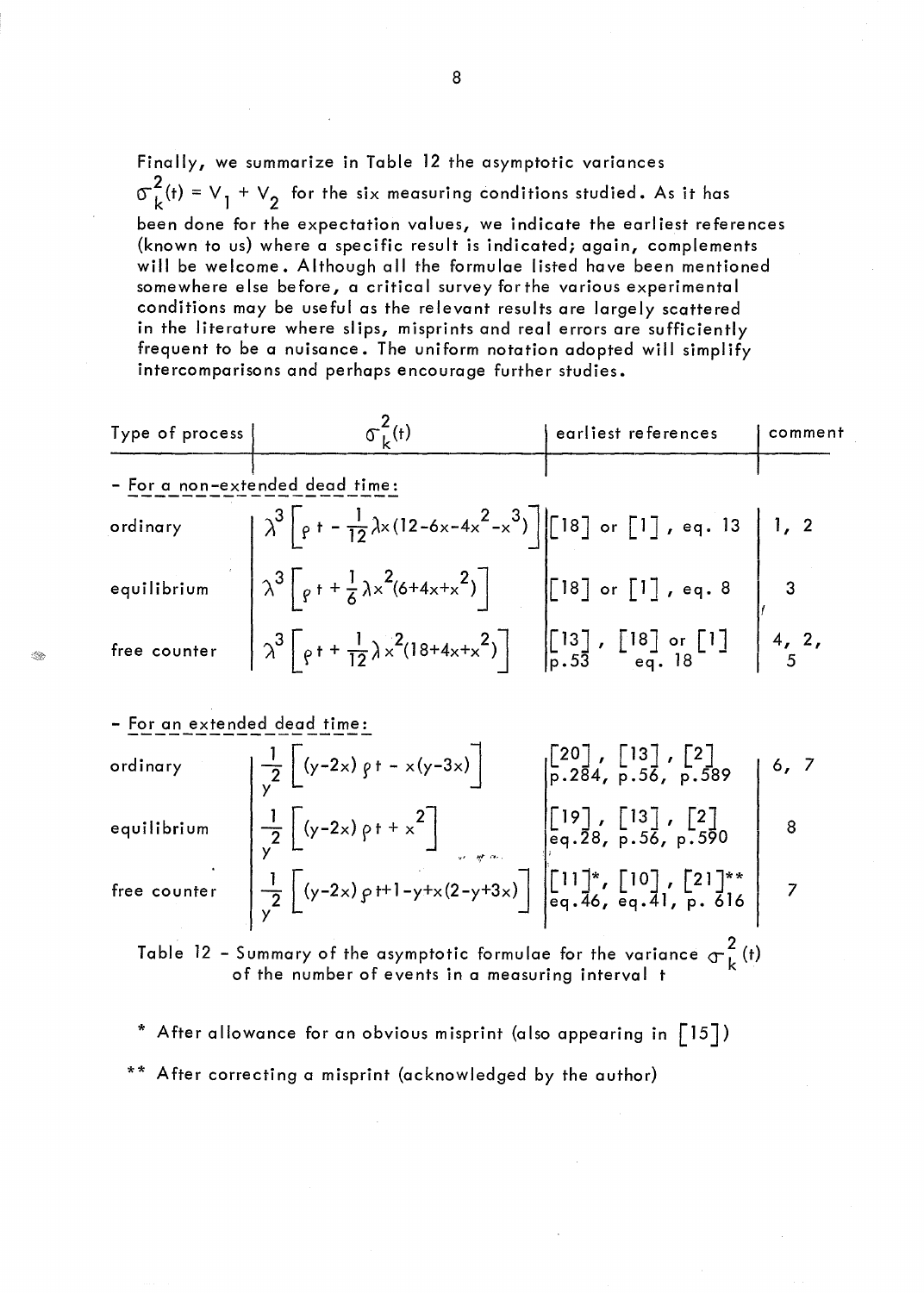Comme nts for Table 12:

- 1. Campbell (eq. 22 of [9]) gives only  $\sigma_{\rm r}^2(t) \cong \lambda^3 \cdot \rho t$ .
- 2. De Lotto et al. (eq. 30 of [10])claim that  $\sigma_r^2(t) = \frac{2}{fr}\sigma_L^2(t) = \lambda^3 \cdot \rho t$ .
- 3. The formula given by Foglio Para et al. (on p. 54 of [13] is incorrect; formula given by Foglio Para et al. (on p. 54 of [13] is incorrect;<br>in our notation it would lead to  $\lambda^3 \left[ g + \frac{1}{6} \lambda \times^2 (6 + 2x + \times^2/2) \right]$ .
- 4. Feller (eq. 30 of [11]) gives only  $_{\mathsf{fr}}\sigma_{\rm L}^2(\mathsf{f})\cong\lambda^3\cdot \mathsf{g}$  t.
- 5. The expression  $\lambda^{3}(\rho + \frac{3}{2}\lambda x^{2} + \frac{1}{3}x^{3} \frac{1}{4}\lambda x^{4})$  given in [13] is in fact equivalent.
- 6. The result given by De Lotto et al. (eq. 43 of  $\lceil 10 \rceil$ ) is incorrect (wrong sign of first term).
- 7. Result is exact for  $t > 2\tau$ .

8. Result is exact for  $t > \mathcal{U}$ .

The major part of the present report has been elaborated during my stay at the Centre Médico-Chirurgical de la Porte de Choisy, Paris 13<sup>e</sup>, in October 1975. As a result of the excellent care received there, in particular from Drs. Moreaux and Bonnet, it has been possible to finish it afterwards. My sincere thanks go to these outstanding physicians and . their collaborators.

-,' PIt ,""fi ••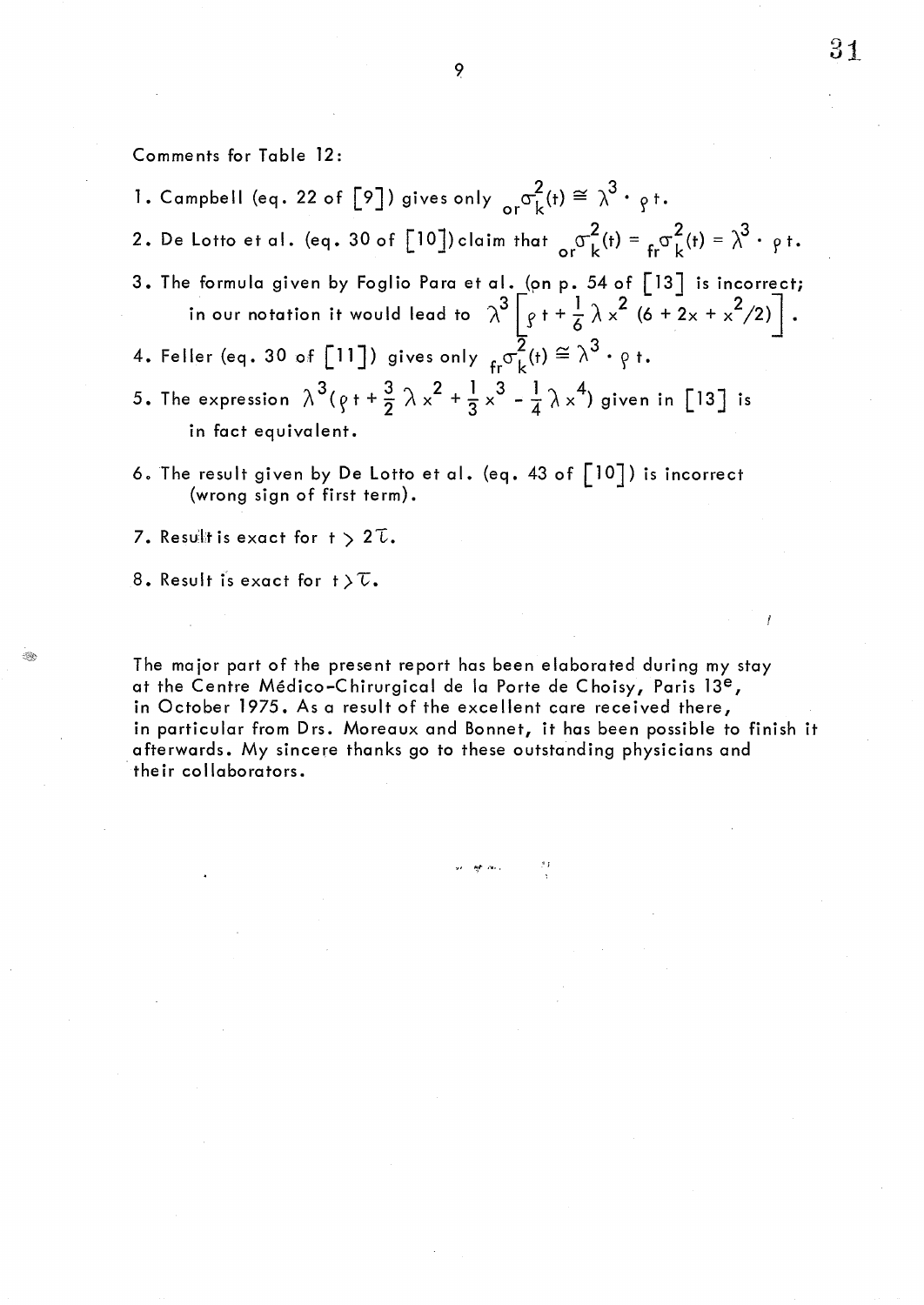#### APPENDIX

Relation of the present approach to the decomposition of 
$$
\hat{k}(t)
$$

ln (6) the expectation value was written as

$$
\hat{k}(t) = \int_{0}^{t} \varphi(t_1) \left[ \hat{k}_1(t_1) + \hat{k}_2(t-t_1) \right] dt_1,
$$

a form which is obviously of the same type as (28) used for the variance. This can be split up into two contributions and we want to show now that they correspond indeed exactly to those denoted in eq. (10) by  $K_1$  and  $K_2$ .

Let us begin with the first contribution. For a process p, the asymptotic va lue is

$$
{}_{p}K_{1} \cong \int_{0}^{\infty} {}_{p}\varphi(t_{1}) \cdot {}_{p}\hat{k}_{1}(t_{1}) dt_{1} .
$$

By applying the decomposition (31), this can also be written as

$$
{}_{p}K_{1} \cong \int_{0}^{\infty} {}_{p}\varphi(t_{1}) (\alpha t_{1} + {}_{p}\beta - {}_{or}\beta) dt_{1}
$$
  
\n
$$
= \alpha \cdot {}_{p}m_{1} + {}_{p}\beta - {}_{or}\beta
$$
  
\n
$$
= \alpha \cdot {}_{or}m_{1} + (\alpha \cdot {}_{p}m_{1} + {}_{p}\beta) - (\alpha \cdot {}_{or}m_{1} + {}_{or}\beta) = 1, \quad (A16)
$$

since  $\propto$   $\cdot$   $_{\sf or}$   $_{\sf n}$  = 1 for an ordinary process (cf. Table 2b)\* and the sum  $\alpha \cdot m_1 + \beta$  depends only on the type of the dead time (not on the process p).

For the second contribution, we have in the asymptotic limit for a process p

$$
{}_{p}K_{2} \cong \int_{0}^{\infty} {}_{p}\varphi(t_{1}) \cdot {}_{o}F_{2} (t - t_{1}) dt_{1}
$$
  

$$
= \int_{0}^{\infty} {}_{p}\varphi(t_{1}) \left[ \propto (t - t_{1}) + {}_{o}F_{1} \right] dt_{1}
$$
  

$$
= \propto t + {}_{o}F_{1} \propto t \cdot {}_{p}m_{1} = {}_{o}F_{1} (t) - \propto t \cdot {}_{p}m_{1} .
$$
 (A17)

Since (A 16) and (A 17) correspond exactly to the decomposition given in (10), we see that the present approach for the variances is indeed well in line with the one used previously for the expectation values.

\* where  $\begin{smallmatrix} \texttt{pm} & \texttt{pm} \ \texttt{pm} & \texttt{pm} \end{smallmatrix}$  was denoted by  $\begin{smallmatrix} \texttt{t} \ \texttt{m} \end{smallmatrix}$